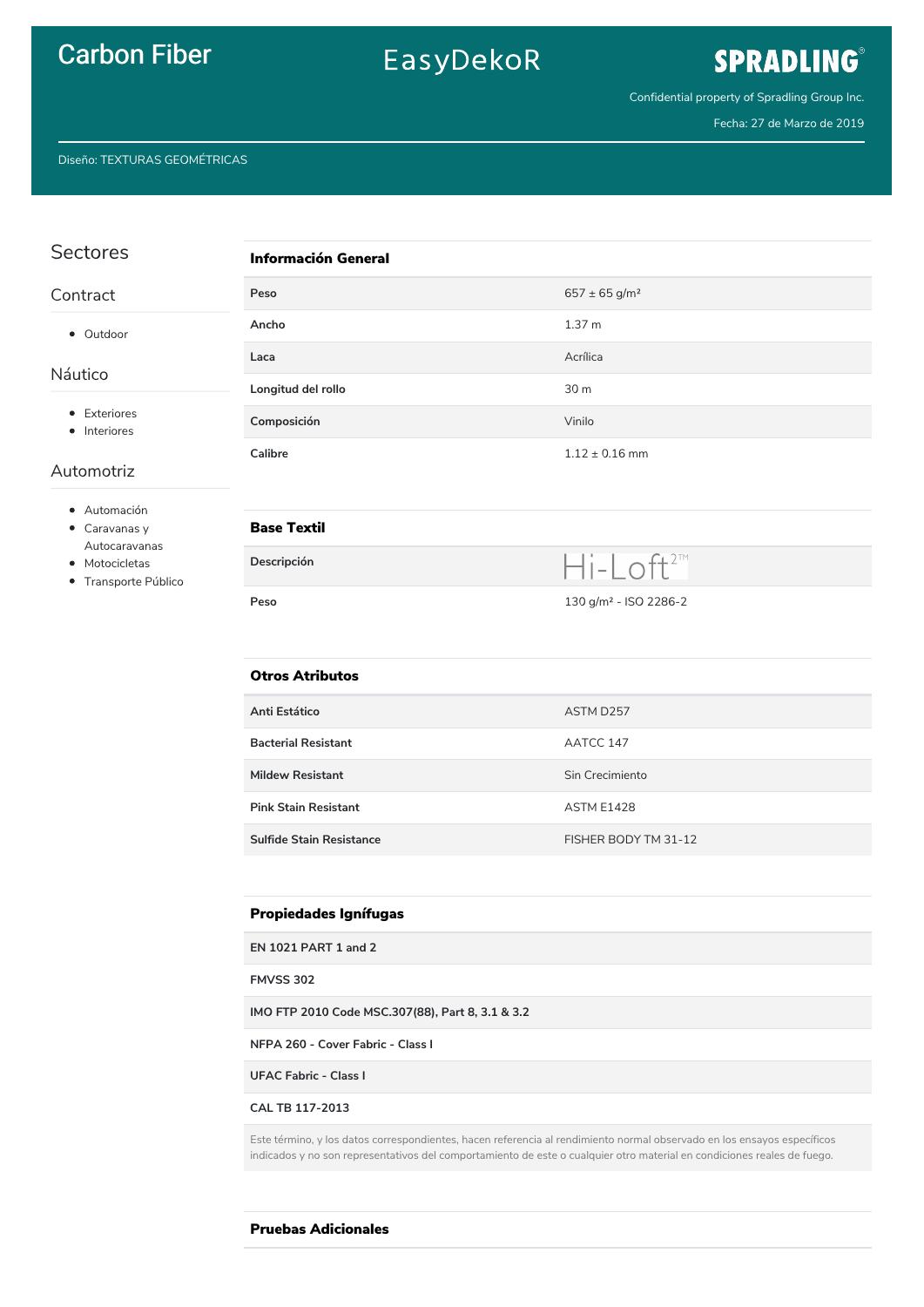## **Carbon Fiber**

## EasyDekoR

# SPRADLING®

Confidential property of Spradling Group Inc.

Fecha: 27 de Marzo de 2019

#### Diseño: TEXTURAS GEOMÉTRICAS

| Resistencia a la tensión - ISO 1421 M1             |          |                  |  |  |
|----------------------------------------------------|----------|------------------|--|--|
| N(Min.)                                            | Urdimbre | 376              |  |  |
|                                                    | Trama    | 233              |  |  |
|                                                    |          |                  |  |  |
| Elongación a ruptura - ISO 1421 M1                 |          |                  |  |  |
| $%$ (Ave.)                                         | Urdimbre | 59               |  |  |
|                                                    | Trama    | 152              |  |  |
| Resistencia a la rasgadura - ISO 4674-1 MB         |          |                  |  |  |
| N(Min.)                                            | Urdimbre | 25               |  |  |
|                                                    | Trama    | 25               |  |  |
| Resistencia a las puntadas - DIN 54301             |          |                  |  |  |
| N(Min.)                                            | Urdimbre | 42               |  |  |
|                                                    | Trama    | 26               |  |  |
| Adhesión - ISO 2411                                |          |                  |  |  |
| N/5cm(Min.)                                        | Urdimbre | 26               |  |  |
|                                                    | Trama    | 26               |  |  |
| Resistencia a la abrasión III - UNE - EN ISO 12947 |          |                  |  |  |
| <b>MARTINDALE</b>                                  |          | > 100,000 Cycles |  |  |
| Solidez al roce II (AATCC 8)                       |          |                  |  |  |
| Min. - Max.                                        | Húmedo   | $5 - 4/5$        |  |  |
|                                                    | Seco     | $5 - 4/5$        |  |  |

#### Solidez a la luz

| Xenotest | DIN 54004 / NTC 1479 - Blue Wool | $Cal \ge 71.000$ Hours = Passes |
|----------|----------------------------------|---------------------------------|
| Quv      | ASTM D-4329 / CFFA-2 c2          | $Cal \geq 4650$ Hours = Passes  |

Resistencia a bajas temperaturas

CFFA-6a  $-23$  °C

Prueba de resistencia a productos químicos